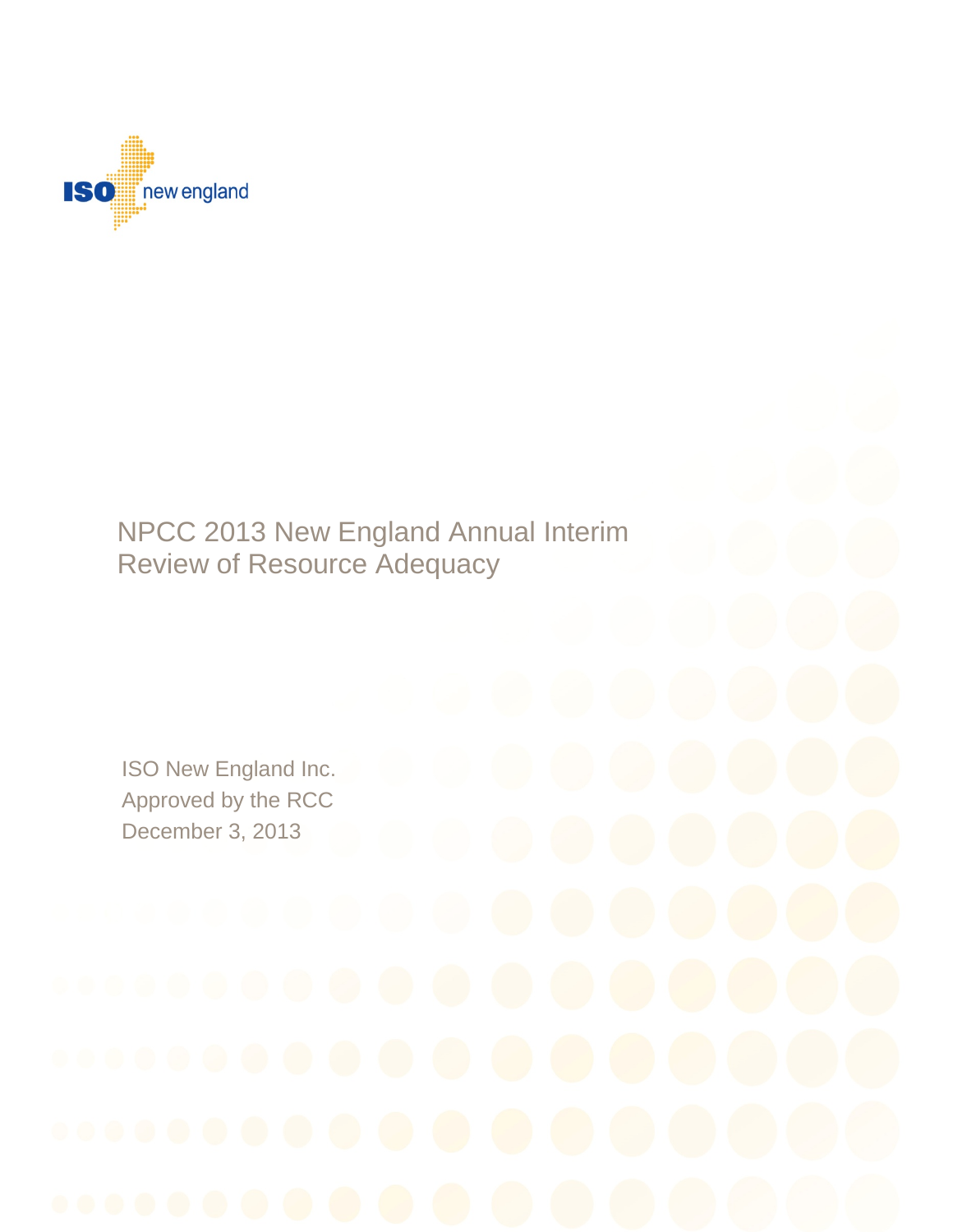# **1. Executive Summary**

This report is ISO New England's 2013 annual assessment (Interim Review) of its 2011 Comprehensive Review of Resource Adequacy, and covers the time period of 2014 through 2016. This Interim Review is conducted to comply with the Reliability Assessment Program (RAP) as established by the Northeast Power Coordinating Council (NPCC). It follows the resource adequacy review guidelines as outlined in the *NPCC Regional Reliability Directory #1 Appendix D, Basic Criteria for Design and Operation of Bulk Power System*.

Results of this Interim Review show that New England has procured adequate resources through its Forward Capacity Market (FCM) to meet the NPCC Resource Adequacy Design Criteria under the reference forecast for the study period 2014 through 2016, and adequate resources are available to meet the high demand forecast should it materialize. Tables E1 and E2 summarize the Loss of Load Expectation (LOLE) for the study years for the two demand forecast scenarios simulated under two sets of capacity resource conditions.

|      | 2011                                                 |                                                       | 2013 Interim Review<br>(Days/Year)                                                         |  |
|------|------------------------------------------------------|-------------------------------------------------------|--------------------------------------------------------------------------------------------|--|
| Year | <b>Comprehensive</b><br><b>Review</b><br>(Days/Year) | <b>Based on Capacity</b><br><b>Supply Obligations</b> | <b>Based on Existing,</b><br><b>Planned and Import</b><br><b>Capacity Seasonal Ratings</b> |  |
| 2014 | 0.005                                                | 0.058                                                 | 0.005                                                                                      |  |
| 2015 | 0.044                                                | 0.061                                                 | 0.012                                                                                      |  |
| 2016 | 0.067                                                | 0.096                                                 | 0.016                                                                                      |  |

**Table E2 LOLE under High Demand Forecast**

|      | 2011<br><b>Comprehensive</b> | 2013 Interim Review<br>(Days/Year)                    |                                                                                            |
|------|------------------------------|-------------------------------------------------------|--------------------------------------------------------------------------------------------|
| Year | <b>Review</b><br>(Days/Year) | <b>Based on Capacity</b><br><b>Supply Obligations</b> | <b>Based on Existing,</b><br><b>Planned and Import</b><br><b>Capacity Seasonal Ratings</b> |
| 2014 | 0.014                        | 0.095                                                 | 0.011                                                                                      |
| 2015 | 0.083                        | 0.113                                                 | 0.029                                                                                      |
| 2016 | 0.140                        | 0.186                                                 | 0.038                                                                                      |

To ensure resource adequacy for the region, ISO New England identifies the amount and locations of resources the system needs and meets these needs in the short term through the FCM. Forward Capacity Auctions have been successfully conducted to procure an adequate amount of resources to cover the resource needs of the New England system through the year  $2016/17<sup>1</sup>$  $2016/17<sup>1</sup>$  $2016/17<sup>1</sup>$ .

<span id="page-1-0"></span> $1$  A capacity commitment period of 20xx/yy refers to a period from June 1, 20xx through May 31, 20yy.

NPCC 2013 New England Annual Interim Review of Resource Adequacy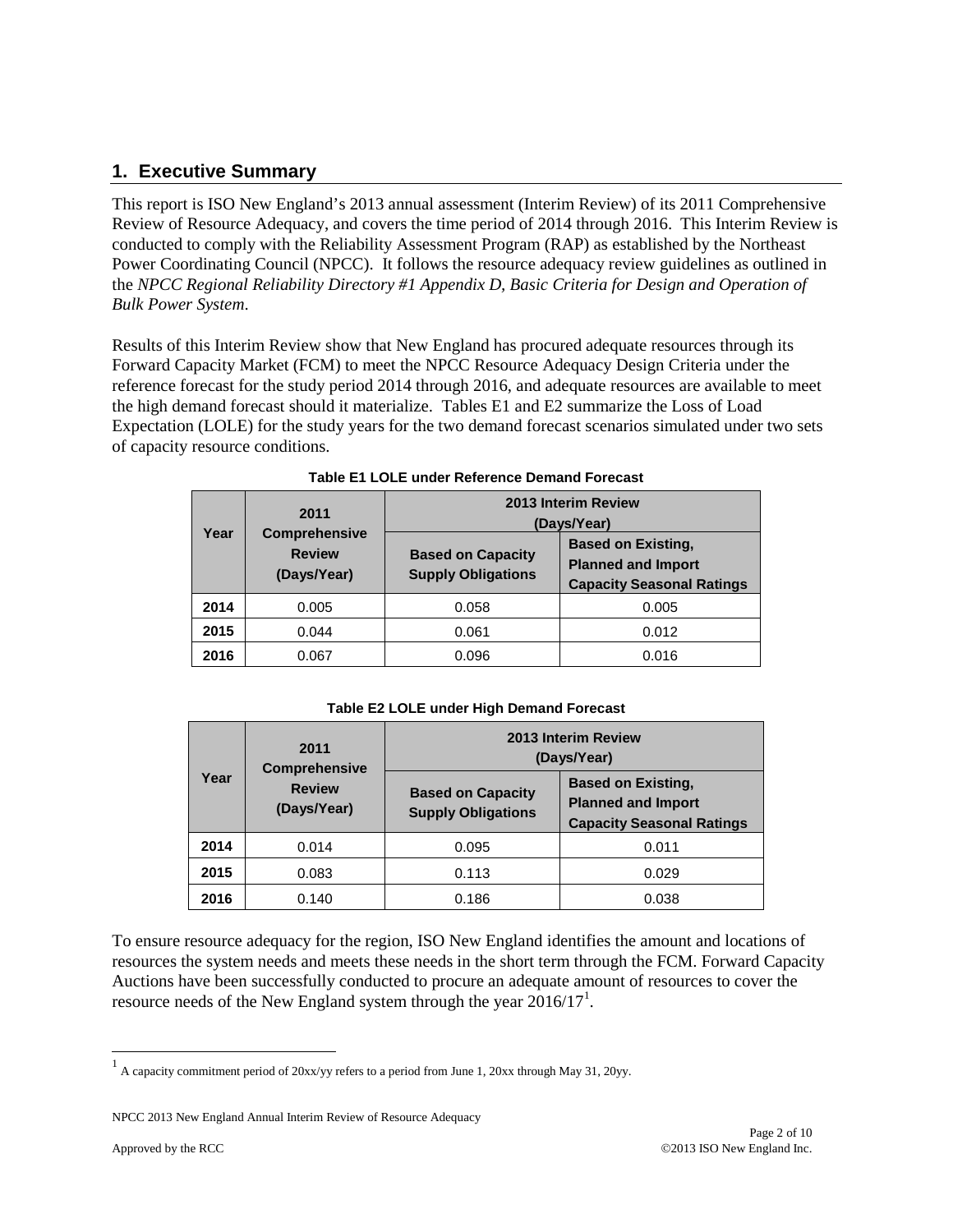The resources procured by ISO New England through FCM assume a capacity supply obligation (CSO), and must be available to offer energy and reserve to the New England energy markets. Other resources that do not have a capacity supply obligation can also participate in the energy markets to serve New England load and provide reserve. Every year, ISO New England updates its Installed Capacity Requirements (ICRs) for the FCM to reflect the latest load forecast, resource availability and other system condition changes, and procures additional resources through the market if more resources are needed to satisfy system reliability. For this Interim Review, resource adequacy is assessed under two sets of resource assumptions: 1) using capacity supply obligations of resources purchased in the Forward Capacity Market; and 2) using the seasonal ratings of the existing, planned and capacity import resources.

Results of this Interim Review show that the amount of resources that have been procured for the study period from 2014 to 2016 in the FCM is adequate to meet the reference load forecasts but inadequate to meet the high load growth scenario for 2015 and 2016. However, when accounting for the existing and planned resources' additional supply capabilities beyond their current obligations, the capacity will be more than adequate to cover the additional needs. ISO New England will procure additional resources in the reconfiguration auctions prior to these years should the high growth load materialize.

## **2. Introduction**

This is the second update of New England's 2011 Comprehensive Review of Resource Adequacy, which was approved by NPCC in November 2011. Since the approval of the 2011 Comprehensive Review, ISO New England has conducted additional comprehensive resource adequacy assessments as part of its Regional System Plan (RSP) process. The major assumptions of this Interim Review are consistent with those used for the most recent RSP, RSP13<sup>[2](#page-2-0)</sup>. ISO New England continues to use the General Electric Multi-Area Reliability Simulation (MARS) model to simulate New England system resource adequacy.

# **3. Assumptions Changes**

#### **3.1 Resource**

Table 1 compares resource assumptions between the two reviews. In the 2011 Comprehensive Review, the resources with capacity supply obligations for 2014, (except for capacity imports that reflected only the grandfathered contracts) were assumed as resources for both 2015 and 2016. In this Interim Review, two sets of resource assumptions are used to simulate the system LOLE. As shown in Table 1, the first set of resource assumptions reflects the CSOs purchased under the FCM. The other set of resource assumptions reflects the seasonal capability ratings of the existing, planned, and import capacities . The seasonal capability ratings of these resources are reported in the ISO New England *2013–2022 Forecast*  Report of Capacity, Energy, Loads, and Transmission (201[3](#page-2-1) CELT Report)<sup>3</sup>.

 $\overline{a}$ 

<span id="page-2-0"></span><sup>&</sup>lt;sup>2</sup> http://www.iso-ne.com/committees/comm\_wkgrps/prtcpnts\_comm/pac/mtrls/2013/sep122013/index.html

<span id="page-2-1"></span>*<sup>3</sup>* http://www.iso-ne.com/trans/celt/report/2013/2013\_celt\_report.pdf

NPCC 2013 New England Annual Interim Review of Resource Adequacy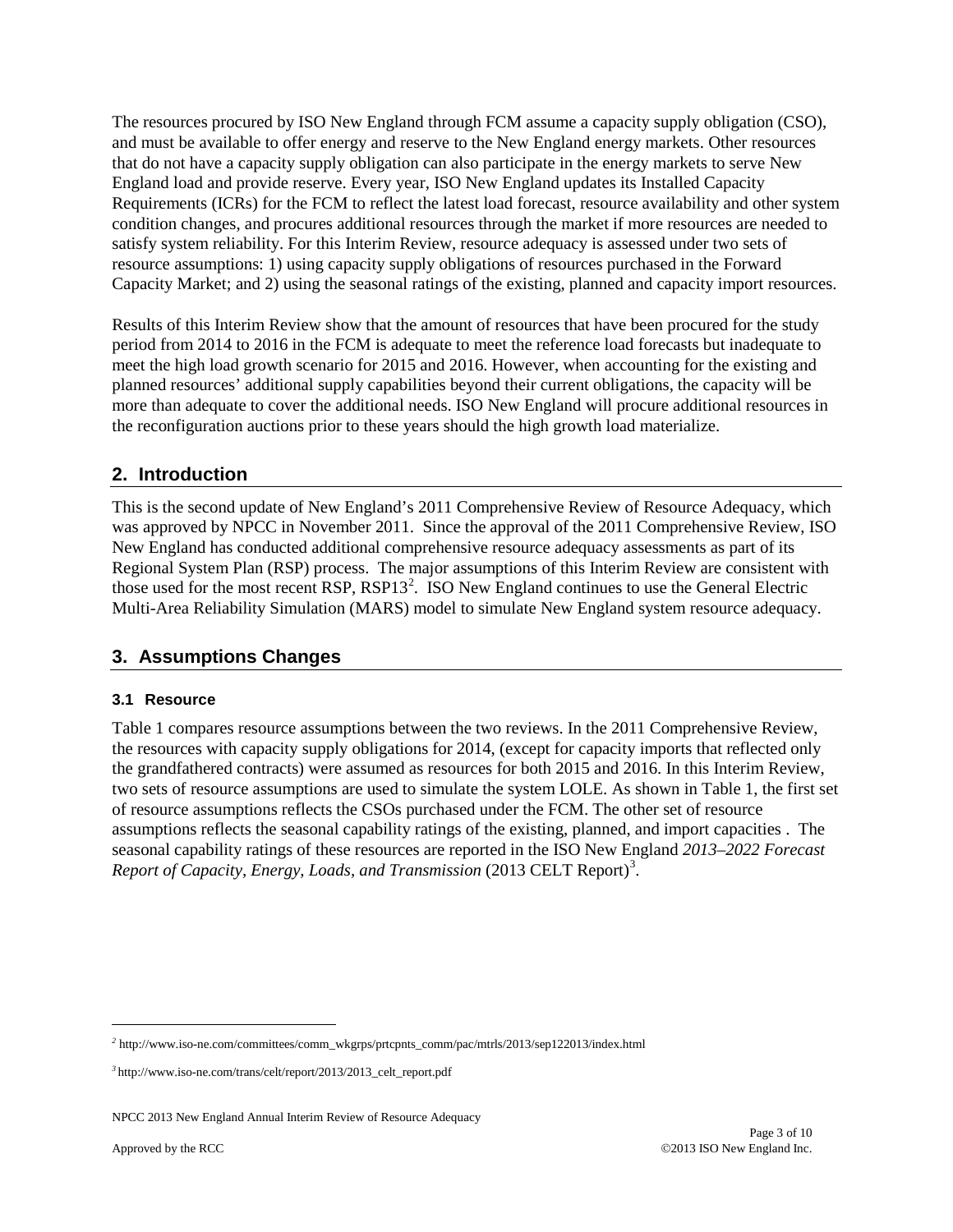|      |                                                    | 2013 Interim Review (MW)                     |                   |                                                                                      |                   |
|------|----------------------------------------------------|----------------------------------------------|-------------------|--------------------------------------------------------------------------------------|-------------------|
| Year | 2011<br><b>Comprehensive</b><br><b>Review (MW)</b> | <b>Capacity Supply</b><br><b>Obligations</b> | <b>Difference</b> | <b>Existing, Planned</b><br>and Import<br><b>Capacity Seasonal</b><br><b>Ratings</b> | <b>Difference</b> |
| 2014 | 34,395                                             | 33,258                                       | $-1,137$          | 36,106                                                                               | 1,711             |
| 2015 | 32,886                                             | 33,607                                       | 721               | 35,566                                                                               | 2,680             |
| 2016 | 32.664                                             | 33.211                                       | 547               | 35.579                                                                               | 2.915             |

**Table 1 - Resource[4](#page-3-0) Assumptions Comparison (Summer Ratings)**

#### **3.2 Load**

The RSP11 load forecast was used in the 2011 Comprehensive Review, while this Interim Review uses the RSP13 forecast. The 2013 forecast updates the data for the region's historical annual use of electric energy and peak loads by adding additional years of data, the most recent economic and demographic forecasts, and resettlement adjustments that include meter corrections. The new forecast for summer peak demand for years 2014 through 2016 is lower than the RSP11 forecast for these years, with differences ranging from -680 MW in 2014 to -425 MW in 2016, as shown in Table 2. The economic recession that ended in 2009 significantly affected regional electric energy consumption and its corresponding impacts continue through a downward trend on annual electric energy use and seasonal peak loads. In Table 3, a similar trend can be seen in the high demand forecast.

**Table 2 - Reference Demand Forecast Comparison**

| Year | 2011 Comprehensive<br>Review (MW) <sup>5</sup> | 2013 Interim<br>Review (MW) <sup>6</sup> | <b>Difference</b><br>(MW) |
|------|------------------------------------------------|------------------------------------------|---------------------------|
| 2014 | 28.970                                         | 28.290                                   | -680                      |
| 2015 | 29,380                                         | 28.825                                   | -555                      |
| 2016 | 29.775                                         | 29,350                                   | -425                      |

<span id="page-3-0"></span> <sup>4</sup> Resources include generating units, demand-side resources and capacity imports.

<span id="page-3-1"></span> $<sup>5</sup>$  Demand values without reduction for passive demand resources of 1,148 MW (2014 – 2016).</sup>

<span id="page-3-2"></span> $<sup>6</sup>$  Demand values without reduction for passive demand resources of 1,361 MW (2014), 1535 MW (2015) and 1,520 MW (2016).</sup>

NPCC 2013 New England Annual Interim Review of Resource Adequacy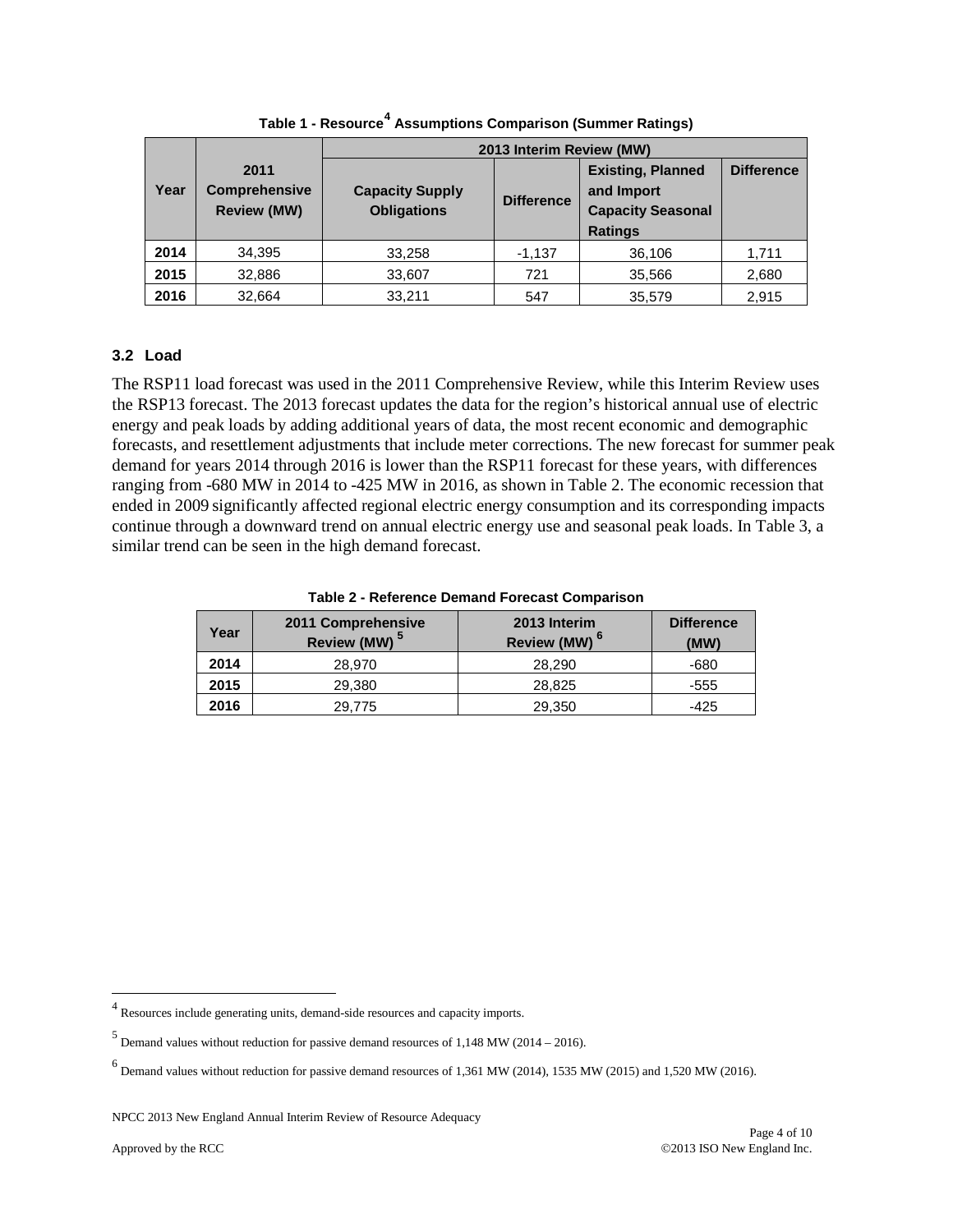| 2011 Comprehensive<br><b>Year</b><br><b>Review (MW)</b> |        | 2013 Interim Review<br>(MW) <sup>8</sup> | <b>Difference</b><br>(MW) |
|---------------------------------------------------------|--------|------------------------------------------|---------------------------|
| 2014                                                    | 29.645 | 28,850                                   | -795                      |
| 2015                                                    | 30.150 | 29.515                                   | -635                      |
| 2016                                                    | 30,635 | 30,155                                   | -480                      |

#### **3.3 Interface Limits**

The same sub-area configuration (bubble transportation model) is used in these two reviews. The transmission interface limits used in the 2011 Comprehensive Review were based on RSP11 assumptions, while RSP13 assumptions are used in this Interim Review. Table 4 shows the transmission transfer limits used for both reviews. The differences are mainly due to changes of in-service dates of proposed transmission upgrades.

<span id="page-4-0"></span> $<sup>7</sup>$  Demand values without reduction for passive demand resources of 1,148 MW (2014 – 2016).</sup>

<span id="page-4-1"></span><sup>8</sup> Demand values without reduction for passive demand resources of 1,361 MW (2014), 1535 MW (2015) and 1,520 MW (2016).

NPCC 2013 New England Annual Interim Review of Resource Adequacy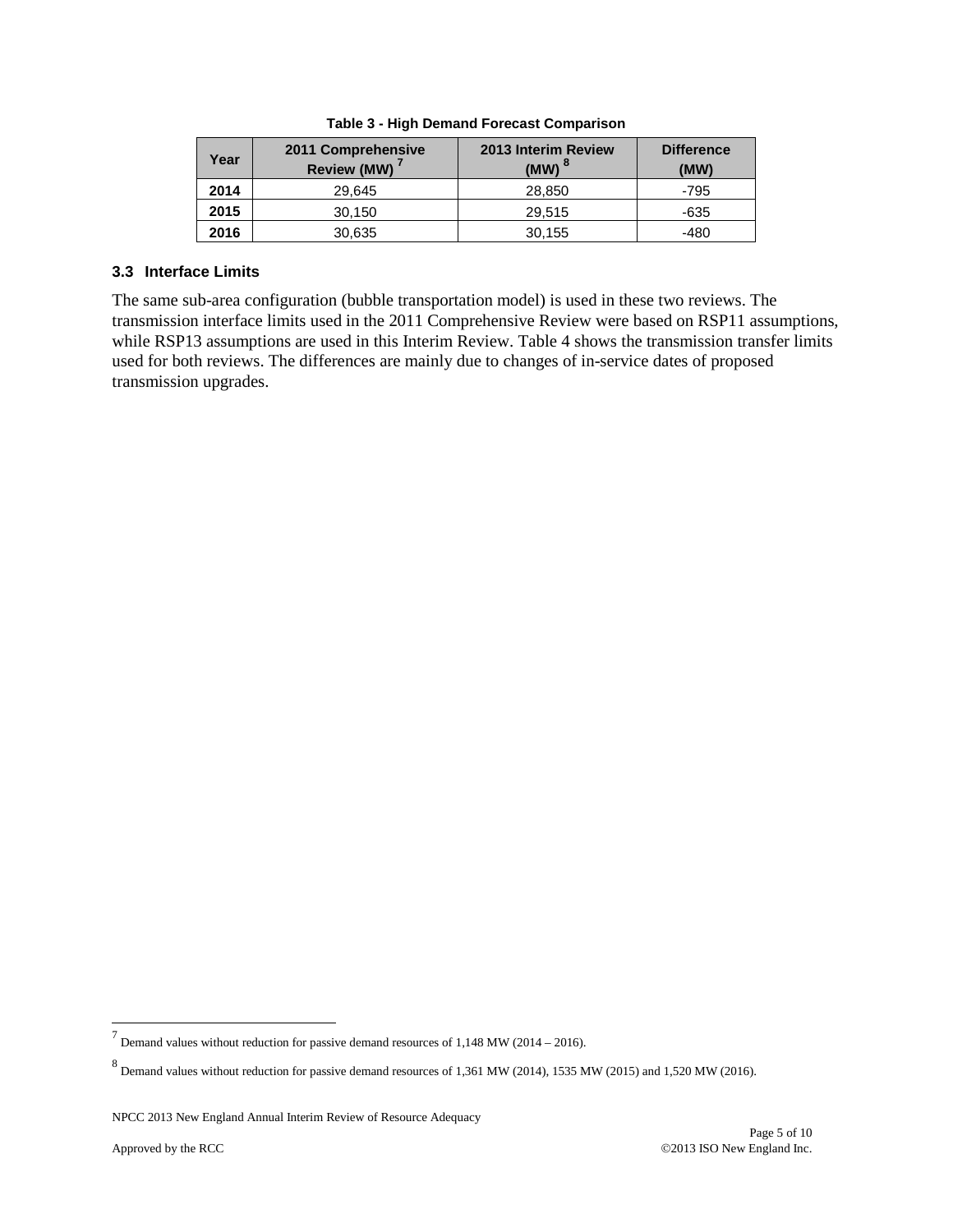| Interface                                                                                  | <b>Limit assumed in 2011</b><br><b>Comprehensive Review (MW)</b> | <b>Limit assumed in 2013</b><br><b>Interim Review (MW)</b> |
|--------------------------------------------------------------------------------------------|------------------------------------------------------------------|------------------------------------------------------------|
| New Brunswick to New England <sup>9</sup>                                                  | 700                                                              | 700                                                        |
| Orrington South                                                                            | 1,200                                                            | 1,200<br>1,325 (2015)                                      |
| Surowiec South                                                                             | 1,150                                                            | 1,150<br>1,500 (2015)                                      |
| Maine - NH                                                                                 | 1,600<br>1,575 (2015)<br>1,550 (2016)                            | 1,600<br>1,900 (2015)                                      |
| North to South                                                                             | 2,700                                                            | 2,700                                                      |
| <b>Boston Import</b>                                                                       | 4.900<br>4,850 (2014)                                            | 4,900<br>4,850 (2014)                                      |
| <b>SEMA Export</b>                                                                         | No Limit                                                         | No Limit                                                   |
| SEMA / RI Export                                                                           | 3.000<br>3,300 (2016)                                            | 3,000<br>3,400 (2018)                                      |
| East to West / West to East <sup>10</sup>                                                  | 2,800<br>3,500 (2016)                                            | 2,800/1000<br>3,500/2200 (2018)                            |
| Connecticut Import (interface will be<br>redefined starting in 2017 in the 2013<br>Review) | 2,500<br>2,600 (2014)<br>3,400 (2016)                            | 3,050 (2014)<br>2,800 (2017)                               |
| Southwestern CT Import                                                                     | 3,200                                                            | 3,200                                                      |
| Norwalk / Stamford Import                                                                  | 1,650                                                            | 1,650                                                      |
| New York/New England<br>(Summer/Winter) <sup>11</sup>                                      | 1,400/1,875                                                      | 1,400/1,875                                                |
| HQII Import <sup>12</sup>                                                                  | 1,400                                                            | 1,400                                                      |
| Highgate Import                                                                            | 200                                                              | 200                                                        |
| Cross Sound Cable <sup>13</sup>                                                            | 0                                                                | $\mathbf 0$                                                |

**Table 4 - Major Transmission Interface Limits Assumed in the 2011 & 2013 Reviews (MW)**

<span id="page-5-0"></span> $9$  The electrical limit of the New Brunswick - New England (NB-NE) tie is 1,000 MW. When adjusted for the ability to deliver capacity to the greater New England control area, the NB-NE transfer capability is 700 MW because of downstream constraints; in particular Orrington South.

<span id="page-5-1"></span> $10$  In the 2013 Review, the limitation from the west to the east direction of the East to West interface is modeled. The limit is currently at 1,000 MW, and will change to 2,200 MW in 2018.

<span id="page-5-2"></span><sup>&</sup>lt;sup>11</sup> The New York/New England transmission interface limits are without the CSC and with the Northport-Norwalk Cable at 0 MW flow. Simultaneously importing into New England and Southwest Connecticut or Connecticut can lower the New York/New England transfer capability (very rough decrease = 200 MW). Simultaneously exporting to New York and importing to Southwest Connecticut or Connecticut can lower the New England - New York capability (very rough decrease = 700 MW).

<span id="page-5-3"></span> $12$  The Hydro Quebec Phase II interconnection is a DC tie with equipment rating of 2,000 MW. Due to the need to protect for the loss of this line at full import level in the PJM and NY control areas' systems, ISO New England has assumed its transfer capability for capacity and reliability calculation purposes to be 1,400 MW. This assumption is based on the results of loss-of-source analyses conducted by PJM and NYISO.

<span id="page-5-4"></span><sup>&</sup>lt;sup>13</sup> The Cross Sound Cable (CSC) is a DC tie with an equipment rating of 345 MW. The import capability of the CSC is dependent on the level of local generation in New England. For reliability analyses, the local generation is assumed to be fully available and therefore, there is no room to import additional capacity into New England through the CSC.

NPCC 2013 New England Annual Interim Review of Resource Adequacy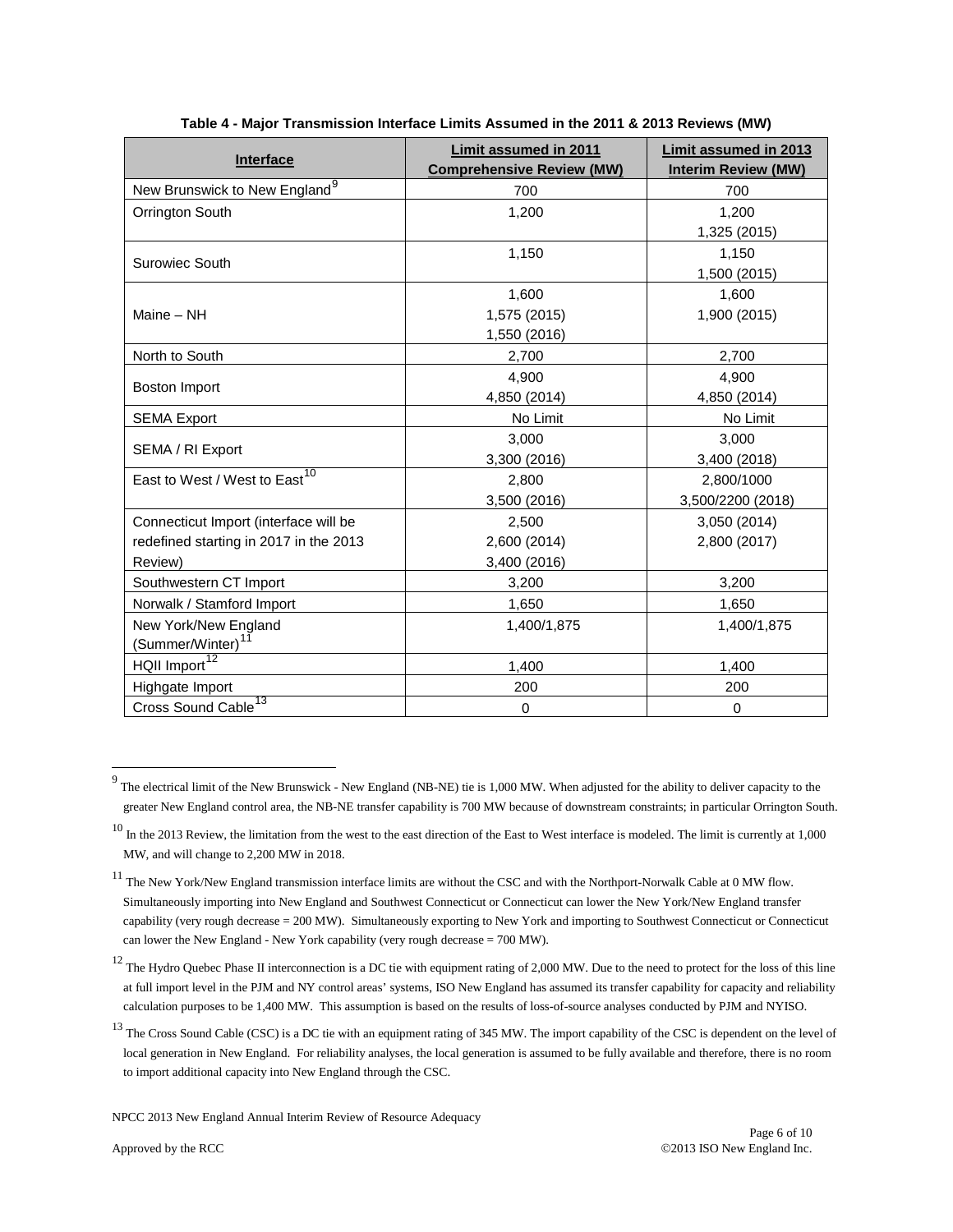#### **3.4 Unit Availability**

Table 5 compares the weighted average EFORd assumptions used in the 2011 Comprehensive Review and this Interim Review. Overall, the system weighted average EFORd for generating capacity assumed in this review has increased about 1% as compared to the 2011 review assumptions. The increase is mainly attributable to the high EFORd of some generating resources in 2012 operations.

| <b>Unit Type</b>      | 2011 Comprehensive<br><b>Review EFORd (%)</b> | 2013 Interim Review<br>EFORd $14$ (%) |
|-----------------------|-----------------------------------------------|---------------------------------------|
| <b>Fossil</b>         | 6.9                                           | 9.9                                   |
| <b>Combined Cycle</b> | 4.1                                           | 3.9                                   |
| <b>Diesel</b>         | 6.8                                           | 7.8                                   |
| Jet                   | 7.6                                           | 8.5                                   |
| <b>Nuclear</b>        | 1.8                                           | 2.6                                   |
| Hydro                 | 3.5                                           | 5.1                                   |
| <b>Others</b>         | 14.4                                          | 15.8                                  |
| <b>System</b>         | 4.9                                           | 5.9                                   |

**Table 5 - Change In EFORd Assumptions – Weighted Averages**

#### **3.5 Fuel Supply Diversity**

New England is increasingly dependent on natural gas as a primary fuel for generating electric energy and decreasing its dependence on oil. The high regional use of natural gas to generate electricity is the result of the addition of new, efficient natural-gas-fired units over the past decade; the recent low price of natural gas; and the displacement of older, less efficient oil- and coal-fired units in economic dispatch. Further dependency on natural gas-fired generation will likely occur, resulting from the loss of other types of generation subject to risks, such as nuclear and hydro units that may not be relicensed. Many units also do not have effective dual-fuel capability (in terms of the amount of time they need to switch to oil burning or the availability of secondary fuel inventory). Accompanying the increased use of natural gas are concerns regarding the adequacy of the region's natural gas pipeline capacity and gas supply in the pipelines to reliably serve electric power generation; at any time of the year, natural and geopolitical events of all types could interrupt supplies of gas and other fuels, such as oil and coal.

To understand the pipeline capacity of the natural gas supply system to satisfy New England's electric generation needs, ISO New England commissioned a planning study of regional natural gas issues that quantified the regional need for additional natural gas system supply or the use of non-gas-fired resources under a number of scenarios. The analysis considered several scenarios, including the replacement of older oil- and coal-fired generating units with natu[ral](#page-6-1) gas-fired generators, and natural gas infrastructure outages affecting reliable electric power operation.<sup>15</sup> Results of this study indicate that gas shortages are expected during extreme winter conditions from now to 2020, if assumed conditions persist, and that New

NPCC 2013 New England Annual Interim Review of Resource Adequacy

<span id="page-6-0"></span> <sup>14</sup> http://www.iso-

ne.com/committees/comm\_wkgrps/relblty\_comm/pwrsuppln\_comm/mtrls/2012/sep62012/2013ara3\_2014ara2\_2015ara1\_icr\_values\_pspc9- 06revised.pdf

<span id="page-6-1"></span><sup>15</sup> ICF International, *Assessment of New England's Natural Gas Pipeline Capacity to Satisfy Short- and Near-Term Electric Generation Needs*, final report (June 15, 2012),

http://www.iso-ne.com/committees/comm\_wkgrps/prtcpnts\_comm/pac/reports/2012/gas\_study\_public.pdf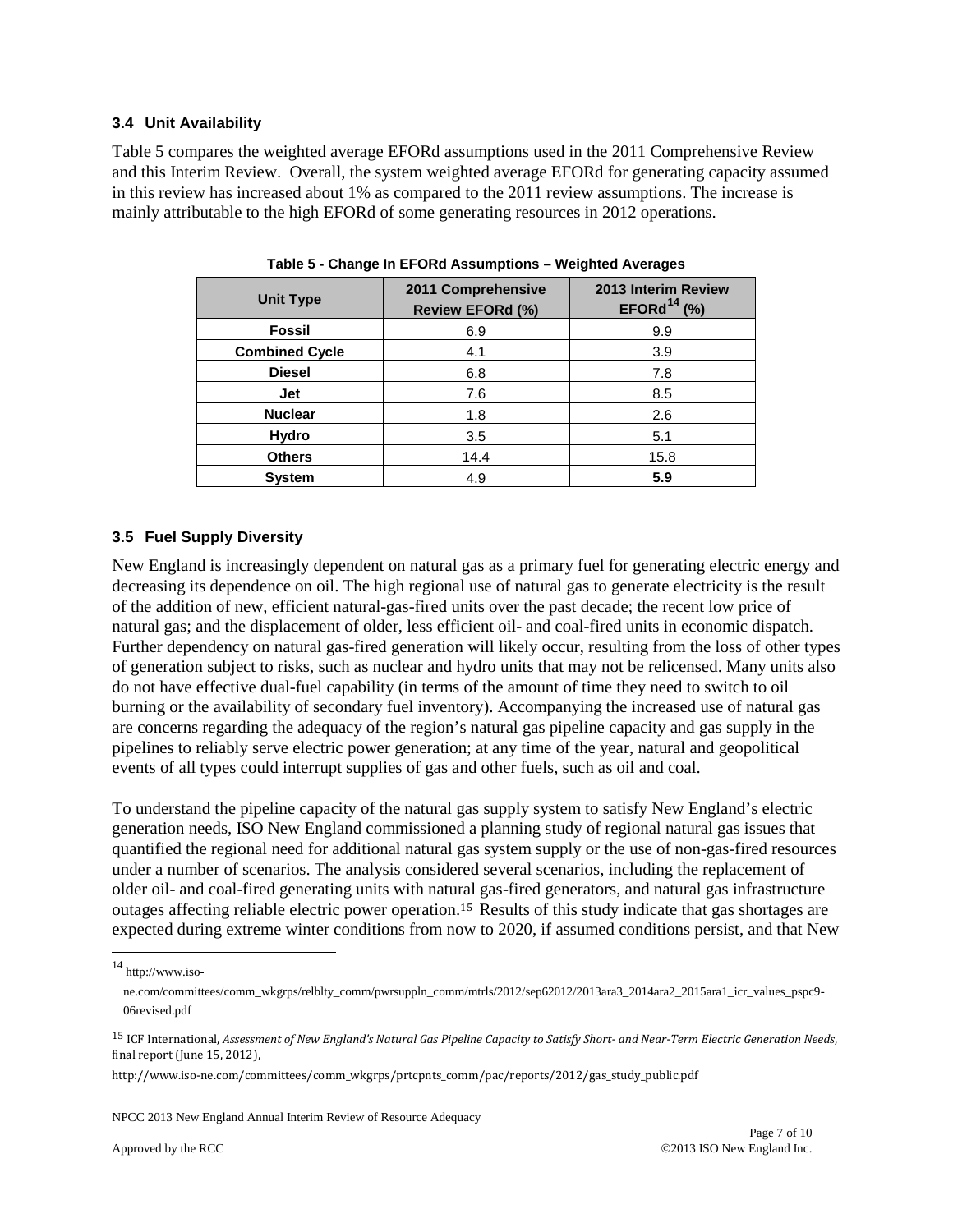England will be fine through the 2016 summer under a maximum gas demand forecast. From an operations planning perspective, ISO New England does expect the potential for various amounts of single fuel, gas-only power plants to be temporarily unavailable during extreme winter weather conditions or during force majeure conditions on the regional gas grid. This risk is evaluated and accounted for in long- and short-term outage coordination efforts, and plans to mitigate these scenarios are balanced with Real-Time supplemental resource commitment and use of emergency procedures, as needed.

From the longer range planning perspective, ISO New England is addressing several strategic planning issues associated with natural gas dependency, resource performance, and natural gas supplies. These problems have been quantified, and solutions are being implemented to improve infrastructure and markets. The market improvements, expected to be implemented over the next few years, include the following:

- **More fully integrating demand resources into the energy market, which will increase the** circumstances under which demand resources will be called on to help meet the region's energy needs
- Further modifying the FCM shortage-event trigger and replacing the shortage-event penalty structure with a pay-for-performance model so that resources will have even stronger incentives to perform when system needs are greatest

Additionally, a follow-up natural gas study has begun for determining the potential risks of energy shortfalls for the region under a variety of scenarios. The ISO also is coordinating an interregional study of the natural gas system with the NYISO, PJM, the Midcontinent Independent System Operator (MISO), the Independent Electricity System Operator (of Ontario) (IESO), and the Tennessee Valley Authority (TVA).

## **3.6 Impacts of Environmental Emission Regulations**

Existing and pending state, regional, and federal environmental requirements addressing air pollution, greenhouse gas emissions, cooling water drawn from rivers and bays and wastewater discharges that flow back into these water bodies, as well as public treatment works, are under consideration by the Environmental Protection Agency (EPA) and local and state environmental regulators. These guidelines, once known, will affect New England generators. However, many generators in the region already have installed needed control technologies because of state environmental rules requiring earlier compliance, and new transmission upgrades have reduced the dependence on older, less efficient oil- and coal-fired units previously needed to address local reliability concerns. These changes and the greater reliance on natural gas for power generation have lessened air pollution emissions and thermal pollution into rivers and bays in the region. ISO New England will analyze their impact on the New England generation fleet once the guidelines are known in the next year or two.

In addition, ISO New England analyses for the Strategic Planning Initiative and other planning efforts will continue to update stakeholders regarding the generators at risk for retirement and generators that already have environmental remediation measures in place or may require relatively minor upgrades. The actual compliance timelines will depend on the timing and substance of the final regulations and sitespecific circumstances of the electric generating facilities.

## **3.7 Others**

The interconnection benefits from neighboring Areas are considered in both assessments. Since the 2011

NPCC 2013 New England Annual Interim Review of Resource Adequacy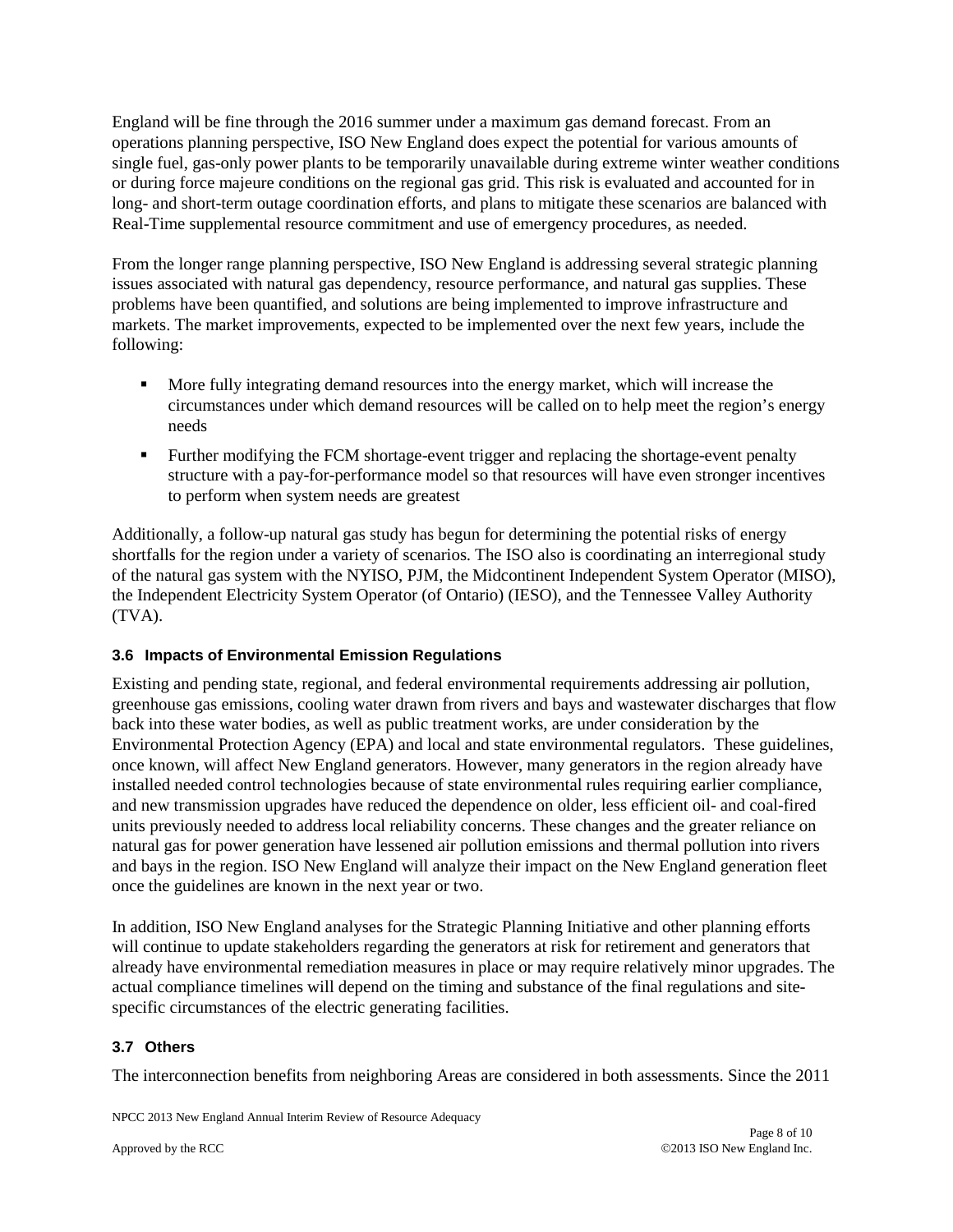Comprehensive Review, ISO New England has conducted additional tie benefit studies to identify the amount of tie reliability assistance New England can rely on from its neighbors for resource adequacy studies. Table 6 summarizes the tie benefit assumptions for these two reviews.

| Year | 2011 Comprehensive Review | <b>2013 Interim Review</b> |
|------|---------------------------|----------------------------|
| 2014 | 1.689                     | $1,602^{16}$               |
| 2015 | 1.676                     | $1.676$ <sup>11</sup>      |
| 2016 | 1.676                     | $1,870^{18}$               |

**Table 6 – Assumed Tie Benefits from Neighboring Areas (MW)**

Other assumptions for these two reviews are consistent with each other.

# **4. RESULTS**

Tables 7 and 8 summarize the New England system LOLE results for the scenarios investigated within this Interim Review and those from the 2011 Comprehensive Review. The differences in the results of the two reliability reviews can be attributed to the differences in assumptions used for each review as previously outlined.

The LOLE results indicate that New England's Forward Capacity Market has procured adequate resources to meet the reference load forecast for the study period from 2014 to 2016. The existing and planned resources in the region are expected to be adequate to satisfy reliability requirements should the high load forecast materialize.

| Year | 2011                                                 | 2013 Interim Review<br>(Days/Year)                                       |                                                                                            |
|------|------------------------------------------------------|--------------------------------------------------------------------------|--------------------------------------------------------------------------------------------|
|      | <b>Comprehensive</b><br><b>Review</b><br>(Days/Year) | <b>Based on Resource</b><br><b>Capacity Supply</b><br><b>Obligations</b> | <b>Based on Existing,</b><br><b>Planned and Import</b><br><b>Capacity Seasonal Ratings</b> |
| 2014 | 0.005                                                | 0.058                                                                    | 0.005                                                                                      |
| 2015 | 0.044                                                | 0.061                                                                    | 0.012                                                                                      |
| 2016 | 0.067                                                | 0.096                                                                    | 0.016                                                                                      |

| Table 7 – LOLE Under Reference Demand Forecast |  |  |
|------------------------------------------------|--|--|
|                                                |  |  |

<span id="page-8-0"></span><sup>16</sup> [http://www.iso-](http://www.iso-ne.com/committees/comm_wkgrps/relblty_comm/pwrsuppln_comm/mtrls/2013/sep162013/2014ara3_tie_benefits_pspc_09162013.pdf)

[ne.com/committees/comm\\_wkgrps/relblty\\_comm/pwrsuppln\\_comm/mtrls/2013/sep162013/2014ara3\\_tie\\_benefits\\_pspc\\_09162013.pdf](http://www.iso-ne.com/committees/comm_wkgrps/relblty_comm/pwrsuppln_comm/mtrls/2013/sep162013/2014ara3_tie_benefits_pspc_09162013.pdf)

<span id="page-8-1"></span><sup>17</sup> [http://www.iso-ne.com/committees/comm\\_wkgrps/relblty\\_comm/pwrsuppln\\_comm/mtrls/2011/sep152011/index.html](http://www.iso-ne.com/committees/comm_wkgrps/relblty_comm/pwrsuppln_comm/mtrls/2011/sep152011/index.html)

<span id="page-8-2"></span><sup>18</sup> [http://www.iso-ne.com/committees/comm\\_wkgrps/relblty\\_comm/pwrsuppln\\_comm/mtrls/2012/jun142012/2016\\_fca\\_tie\\_benefits\\_study.pdf](http://www.iso-ne.com/committees/comm_wkgrps/relblty_comm/pwrsuppln_comm/mtrls/2012/jun142012/2016_fca_tie_benefits_study.pdf)